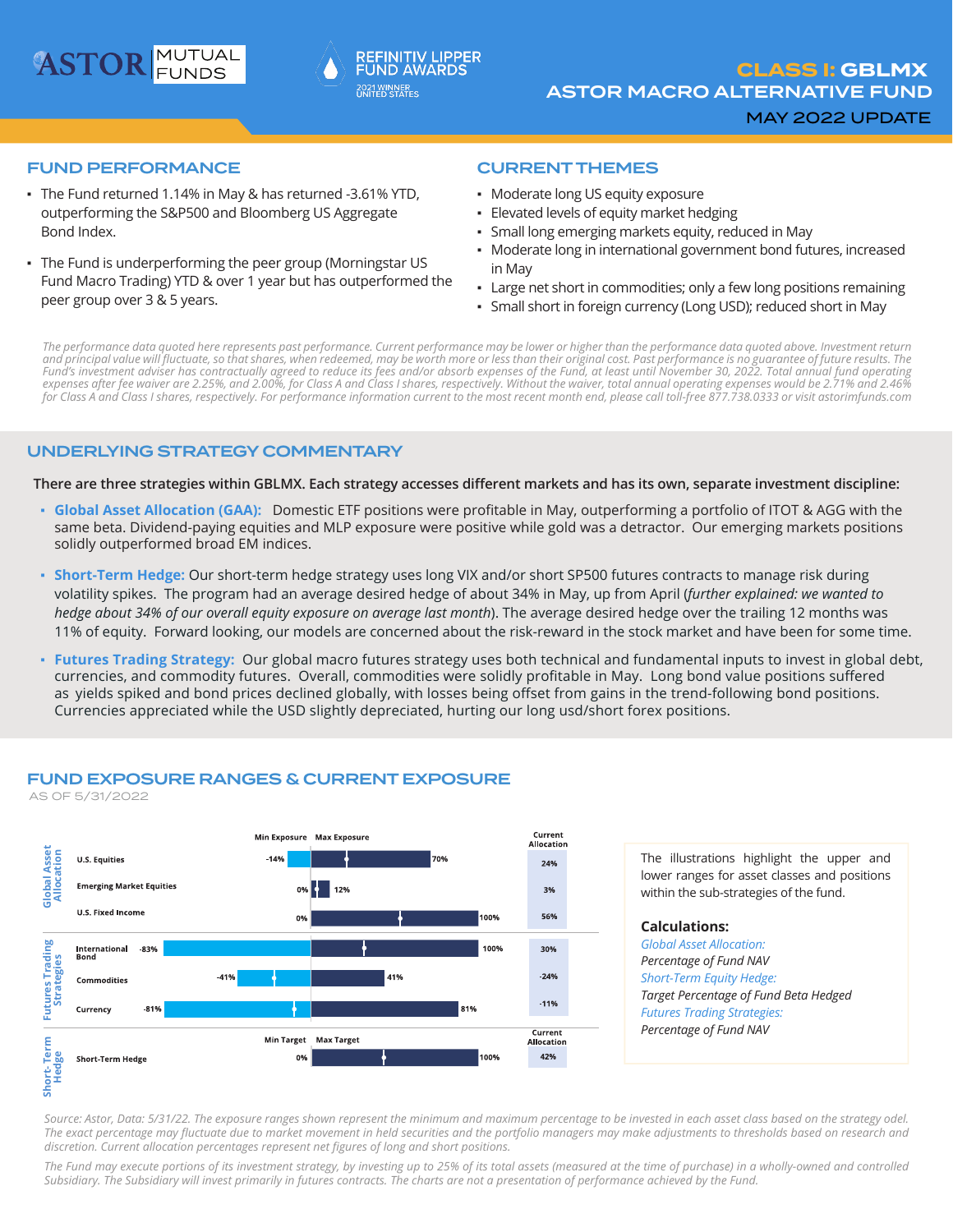**The Astor Macro Alternative Fund (I-Share: GBLMX)** seeks to provide positive returns over a market cycle regardless of market conditions or general market direction.

### PERFORMANCE AND RISK STATISTICS

| AS OF 5/31/2022 |  |  |
|-----------------|--|--|
|-----------------|--|--|

|                                         | Annualized<br><b>Return Since</b><br>Inception | <b>YTD</b><br>Return | Annualized<br>1 Year | Annualized'<br>3 Year | Annualized ˈ<br>5 Year | <b>Standard</b><br><b>Deviation</b> | Sortino<br>Ratio | <b>Max</b><br>'Drawdown. | <b>QTD</b><br>Return | Year     | Year   | 757<br>Year |
|-----------------------------------------|------------------------------------------------|----------------------|----------------------|-----------------------|------------------------|-------------------------------------|------------------|--------------------------|----------------------|----------|--------|-------------|
|                                         | (6/22/15)                                      |                      |                      |                       |                        |                                     |                  |                          |                      |          |        |             |
| Astor Macro Alternative Fund<br>(GBLMX) | 5.44%                                          | $-3.61%$             | $-7.46%$             | 5.51%                 | 6.45%                  | 7.98%                               | 0.99             | $-8.75%$                 | $-2.34%$             | $-2.71%$ | 6.00%  | 6.84%       |
| S&P 500 TR Index                        | 12.17%                                         | $-12.76%$            | $-0.30%$             | 16.44%                | 13.38%                 | 15.10%                              | 1.26             | $-19.60%$                | $-4.60%$             | 15.99%   | 18.92% | 15.99%      |
| U.S. Fund Macro Trading                 | 2.39%                                          | $-0.49%$             | $-0.61%$             | 4.26%                 | 3.07%                  | 4.18%                               | 0.61             | -5.45%                   | 0.13%                | 2.75%    | 4.30%  | 3.38%       |

*Source: Astor, Bloomberg, Morningstar. Data: 6/22/15-5/31/22. The performance data quoted here represents past performance. Current performance may be lower or higher than the performance data quoted above. Investment return and principal value will fluctuate, so that shares, when redeemed, may be worth more or less than their original cost. Past performance is no guarantee of future results. The Fund's investment adviser has contractually agreed to reduce its fees and/or absorb expenses of the Fund, at least until November 30, 2022. Total annual fund operating expenses after fee waiver are 2.25%, and 2.00%, for Class A and Class I shares, respectively. Without the waiver, total annual operating expenses would be 2.71% and 2.46% for Class A and Class I shares, respectively. For performance information current to the most recent month end, please call toll-free 877.738.0333 or visit astorimfunds.com*

### FUND DETAILS

| Share          | Symbol       | Maximum        | Investment |
|----------------|--------------|----------------|------------|
| Class          |              | Load           | Minimum    |
|                | <b>GBLMX</b> | N/A            | \$5,000    |
| <b>Net</b>     |              | Gross          | Redemption |
| <b>Expense</b> |              | <b>Expense</b> | Fees       |
| 2.00%          |              | 2.46%          | None       |

*Source: Astor Fund Prospectus dated 10/15/21*



## TOP 10 HOLDINGS

| <b>Ticker</b>    | <b>Holdings</b>                     | Weight |
|------------------|-------------------------------------|--------|
| <b>SHV</b>       | ETF ISHARES SHORT TREASURY BOND ETF | 40.44% |
| <b>DVY</b>       | ISHARES SELECT DIVIDEND             | 23.73% |
| <b>IGSB</b>      | ISHARES SHORT-TERM CORPORATE ETE    | 12.70% |
| AMI <sub>P</sub> | AI PS AI FRIAN MI P FTF             | 5.03%  |
| GI D             | SPDR GOLD SHARES ETF                | 4.42%  |
| AMA              | AMA FUND LTD                        | 5.46%  |
| <b>FCH</b>       | ISHARES MSCLCHILE FTE               | 0.43%  |
| <b>EIDO</b>      | <b>ISHARES MSCLINDONESIA ETF</b>    | 0.42%  |
| EPOL             | <b>ISHARES MSCI POLAND ETF</b>      | 0.33%  |
| TURI             | <b>ISHARES MSCI TURKEY ETF</b>      | 0.31%  |

#### ASTOR MACRO ALTERNATIVE FUND (CLASS I) - MONTHLY RETURNS

|      | <b>Jan</b>               | Feb      | Mar      | Apr      | May      | Jun                      | Jul   | Aug      | Sept     | Oct      | <b>Nov</b> | <b>Dec</b> | Year                     |
|------|--------------------------|----------|----------|----------|----------|--------------------------|-------|----------|----------|----------|------------|------------|--------------------------|
| 2022 | $-1.08%$                 | $-1.19%$ | $-0.09%$ | $-2.40%$ | 1.14%    |                          |       |          |          |          |            |            | $-3.61%$                 |
| 2021 | $-2.30%$                 | 1.01%    | $-0.67%$ | 2.51%    | 1.22%    | $-0.56%$                 | 0.41% | 0.16%    | $-2.02%$ | 0.91%    | $-2.04%$   | $-0.88%$   | $-2.34%$                 |
| 2020 | 2.75%                    | $-3.93%$ | 0.00%    | 4.28%    | $-0.18%$ | 0.45%                    | 3.91% | 1.45%    | $-2.87%$ | $-3.39%$ | 7.37%      | 3.97%      | 13.98%                   |
| 2019 | 5.27%                    | 1.32%    | 3.73%    | 2.70%    | $-2.54%$ | 4.13%                    | 2.57% | 3.11%    | $-1.31%$ | $-1.57%$ | 1.60%      | 0.72%      | 21.23%                   |
| 2018 | 4.15%                    | $-3.17%$ | $-1.21%$ | $-0.38%$ | 2.94%    | 0.83%                    | 1.28% | 3.34%    | $-0.52%$ | $-4.68%$ | 2.03%      | $-5.67%$   | $-1.61%$                 |
| 2017 | $-0.39%$                 | 1.17%    | $-1.06%$ | 0.65%    | $-0.10%$ | 0.19%                    | 0.73% | 0.19%    | 0.87%    | 2.17%    | .69%       | 0.76%      | 7.05%                    |
| 2016 | 0.01%                    | 2.83%    | 2.06%    | 0.02%    | 1.73%    | $-0.57\%$                | 0.92% | $-0.28%$ | $-1.42%$ | $-1.08%$ | 1.17%      | 0.81%      | 6.29%                    |
| 2015 | $\overline{\phantom{a}}$ |          |          |          |          | $\overline{\phantom{a}}$ | 0.60% | $-4.02%$ | $-0.42%$ | 3.28%    | .32%       | $-0.60%$   | $\overline{\phantom{a}}$ |

#### S&P 500 TR INDEX USD - MONTHLY RETURNS

|      | Jan       | Feb       | Mar       | Apr      | May      | Jun   | Jul   | Aug      | Sept     | Oct      | <b>Nov</b> | <b>Dec</b> | Year      |
|------|-----------|-----------|-----------|----------|----------|-------|-------|----------|----------|----------|------------|------------|-----------|
| 2022 | $-5.17%$  | $-2.99\%$ | 3.71%     | $-8.72%$ | 0.18%    |       |       |          |          |          |            |            | $-12.76%$ |
| 2021 | $-1.01%$  | 2.76%     | 4.38%     | 5.34%    | 0.70%    | 2.33% | 2.38% | 3.04%    | $-4.65%$ | 7.01%    | $-0.69%$   | 4.48%      | 28.71%    |
| 2020 | $-0.04\%$ | $-8.23%$  | $-12.35%$ | 12.82%   | 4.76%    | 1.99% | 5.64% | 7.19%    | $-3.80%$ | $-2.66%$ | 10.95%     | 3.84%      | 18.40%    |
| 2019 | 8.01%     | 3.21%     | 1.94%     | 4.05%    | $-6.35%$ | 7.05% | .44%  | $-1.58%$ | 1.87%    | 2.17%    | 3.63%      | 3.02%      | 31.49%    |
| 2018 | 5.73%     | $-3.69%$  | $-2.54%$  | 0.38%    | 2.41%    | 0.62% | 3.72% | 3.26%    | 0.57%    | $-6.84%$ | 2.04%      | $-9.03%$   | $-4.38%$  |
| 2017 | .90%      | 3.97%     | 0.12%     | .03%     | 1.41%    | 0.62% | 2.06% | 0.31%    | 2.06%    | 2.33%    | 3.07%      | 1.11%      | 21.83%    |
| 2016 | -4.96%    | $-0.13%$  | 6.78%     | 0.39%    | .80%     | 0.26% | 3.69% | 0.14%    | 0.02%    | $-1.82%$ | 3.70%      | .98%       | 11.96%    |

### U.S. FUND MACRO TRADING - MONTHLY RETURNS

|      | Jan      | Feb      | Mar      | Apr      | May      | Jun      | Jul      | Aug.     | Sept     | Oct      | <b>Nov</b> | Dec      | Year     |
|------|----------|----------|----------|----------|----------|----------|----------|----------|----------|----------|------------|----------|----------|
| 2022 | $-1.03%$ | $-0.46%$ | .47%     | $-0.47%$ | $-0.15%$ |          |          |          |          |          |            |          | $-0.46%$ |
| 2021 | $-0.23%$ | 1.13%    | 0.69%    | 1.83%    | 0.90%    | 0.25%    | $-0.13%$ | 0.37%    | $-1.27%$ | 1.43%    | $-1.81%$   | 1.21%    | 3.86%    |
| 2020 | 0.41%    | $-2.42%$ | $-3.06%$ | 1.71%    | 0.96%    | 0.47%    | 2.12%    | 0.88%    | $-1.30%$ | $-0.96%$ | 3.75%      | 2.19%    | 4.54%    |
| 2019 | 2.06%    | 0.54%    | 1.39%    | 1.11%    | $-1.60%$ | 2.03%    | 0.75%    | 0.29%    | 0.01%    | 0.08%    | 0.65%      | 0.56%    | 8.10%    |
| 2018 | 2.35%    | $-2.53%$ | $-0.30%$ | 0.35%    | $-0.26%$ | $-0.12%$ | 0.43%    | 0.52%    | 0.07%    | $-2.47%$ | 0.02%      | $-1.23%$ | $-3.33%$ |
| 2017 | 0.57%    | .28%     | $-0.01%$ | 0.39%    | 0.49%    | $-0.72%$ | 0.40%    | 0.37%    | 0.11%    | 1.60%    | 0.39%      | 0.29%    | 5.28%    |
| 2016 | $-0.33%$ | 0.19%    | 0.79%    | 0.03%    | $-0.26%$ | .45%     | .36%     | $-0.55%$ | 0.00%    | $-0.53%$ | $-0.77%$   | 0.56%    | 2.01%    |